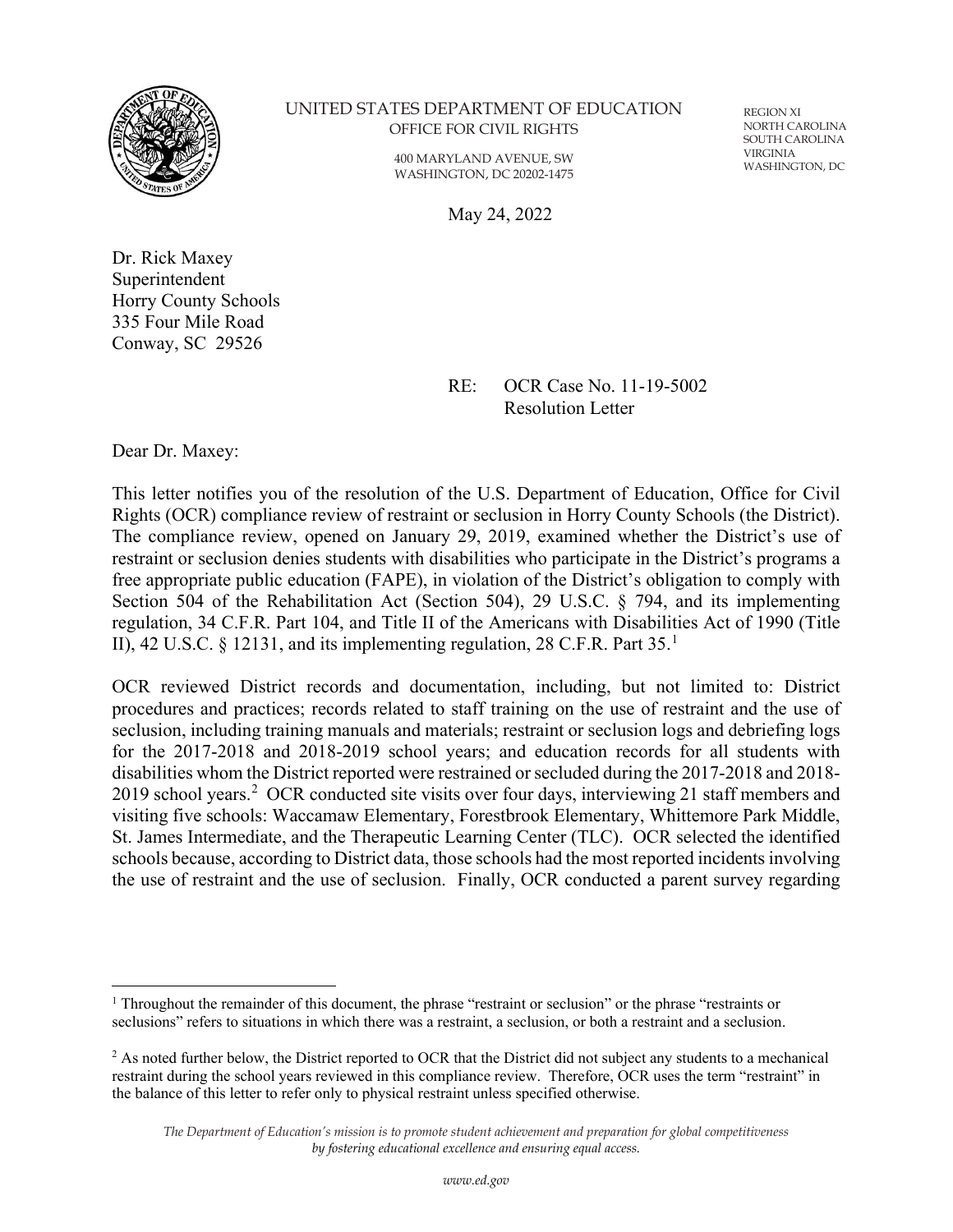the District's use of restraint and use of seclusion, which garnered 307 responses from parents throughout the District.[3](#page-1-0)

Before OCR completed its investigation, the District expressed an interest in proceeding under Section 302 of OCR's *Case Processing Manual*, which permits the resolution of an investigation prior to OCR making a determination, if a recipient expresses an interest in resolving the investigation and OCR has identified compliance concerns that can be addressed through a resolution agreement. OCR determined that proceeding under Section 302 would be appropriate because OCR had identified compliance concerns regarding the District's compliance with Section 504 and Title II. The following is a summary of the evidence OCR obtained and the concerns OCR identified during the investigation to date, as well as of the resolution agreement that addresses those concerns.

### **LEGAL STANDARDS**

### **A. Definitions**

OCR defines "mechanical restraint" as the use of any device or equipment to restrict a student's freedom of movement. The term does not include devices implemented by trained school personnel or used by a student that have been prescribed by an appropriate medical or related services professional and are used for the specific and approved purposes for which such devices were designed.<sup>[4](#page-1-1)</sup>

OCR defines "physical restraint" as a personal restriction that immobilizes or reduces the ability of a student to move his or her torso, arms, legs, or head freely. The term physical restraint does not include a physical escort. Physical escort means a temporary touching, or holding of the hand, wrist, arm, shoulder, or back for the purpose of inducing a student who is acting out to walk to a safe location.

OCR defines "seclusion" as the involuntary confinement of a student alone in a room or area from which the student is physically prevented from leaving. The term does not include a timeout, which is a behavior management technique that is part of an approved program involving monitored separation of the student in a non-locked setting and is implemented for the purpose of calming.

# **B. Section 504 and Title II**

The Section 504 regulation at 34 C.F.R. § 104.33 requires school districts to provide a FAPE to all students with disabilities in their jurisdictions, regardless of the nature or severity of the disability. An appropriate education is defined as regular or special education and related aids and services that are designed to meet the individual needs of students with disabilities as adequately as the needs of students without disabilities are met and are based on adherence to procedures that

<span id="page-1-0"></span><sup>&</sup>lt;sup>3</sup> For ease of reference, the term "parent" in this document refers to parents, guardians, custodians, others with legal custody, or others with educational decision-making authority.

<span id="page-1-1"></span><sup>4</sup> Examples of specific and approved purposes include: adaptive devices or mechanical supports used to achieve proper body position, balance, or alignment to allow greater freedom of mobility than would be possible without the use of such devices or mechanical supports; vehicle safety restraints when used as intended during the transport of a student in a moving vehicle; restraints for medical immobilization; or orthopedically prescribed devices that permit a student to participate in activities without risk of harm.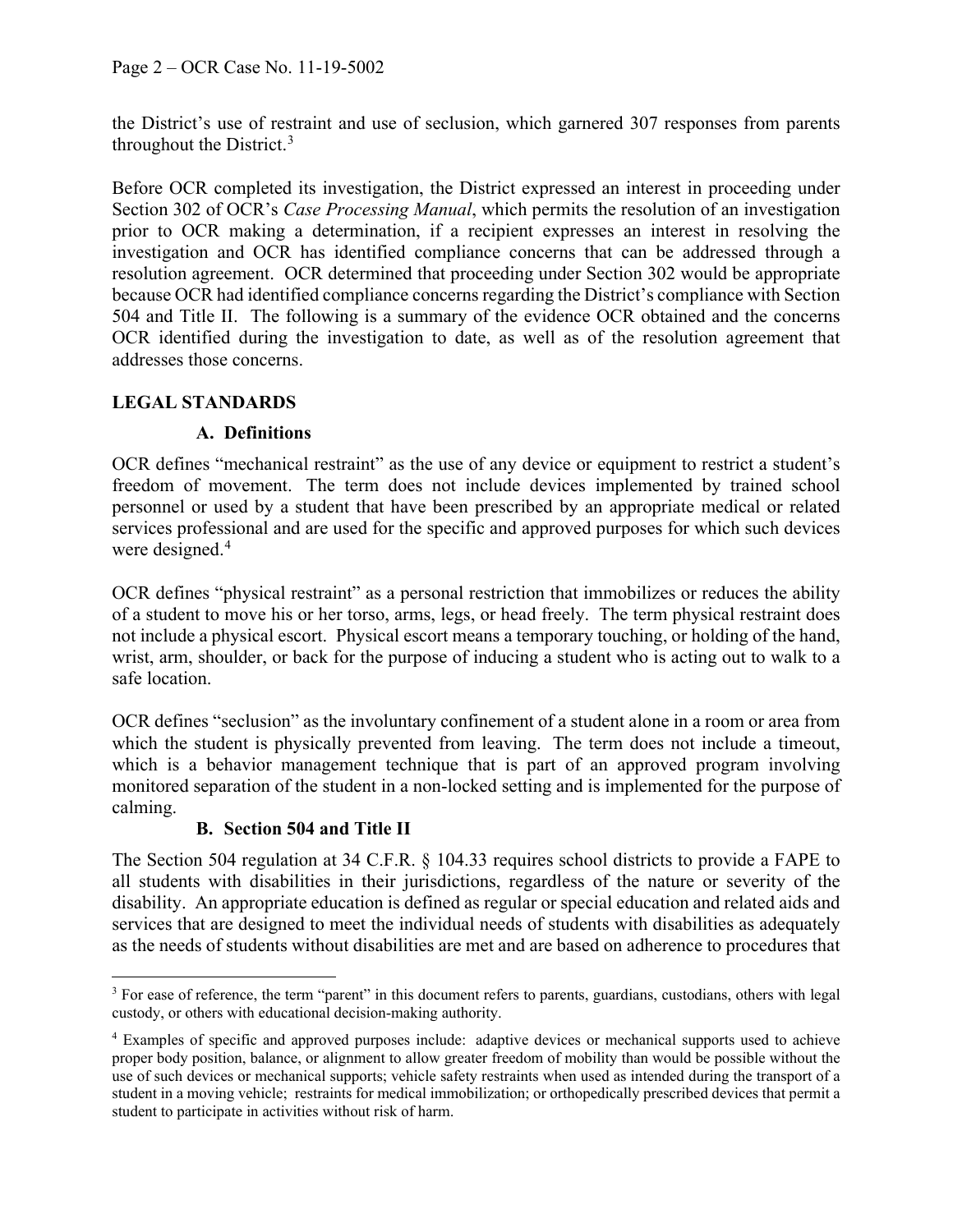satisfy the requirements of 34 C.F.R. §§ 104.34-36. Implementation of an individualized education program (IEP) developed in accordance with the Individuals with Disabilities Education Act (IDEA) is one means of meeting these requirements.

The Section 504 regulation at 34 C.F.R. § 104.35(a) provides that a district shall conduct an evaluation of any person who, because of disability, needs or is believed to need [special](https://www.law.cornell.edu/definitions/index.php?width=840&height=800&iframe=true&def_id=65c55014242d4b01105b438b0e8e42d4&term_occur=999&term_src=Title:34:Subtitle:B:Chapter:I:Part:104:Subpart:D:104.35)  [education](https://www.law.cornell.edu/definitions/index.php?width=840&height=800&iframe=true&def_id=65c55014242d4b01105b438b0e8e42d4&term_occur=999&term_src=Title:34:Subtitle:B:Chapter:I:Part:104:Subpart:D:104.35) or [related services](https://www.law.cornell.edu/definitions/index.php?width=840&height=800&iframe=true&def_id=c9fac1286853fb482ea90c6503f70392&term_occur=999&term_src=Title:34:Subtitle:B:Chapter:I:Part:104:Subpart:D:104.35) before taking any action with respect to the initial placement of the person in regular or [special education](https://www.law.cornell.edu/definitions/index.php?width=840&height=800&iframe=true&def_id=65c55014242d4b01105b438b0e8e42d4&term_occur=999&term_src=Title:34:Subtitle:B:Chapter:I:Part:104:Subpart:D:104.35) and any subsequent significant change in placement. The regulation at 34 C.F.R. § 104.35(b) provides that a district shall establish standards and procedures for the evaluation and placement of persons who, because of disability, need or are believed to need [special education](https://www.law.cornell.edu/definitions/index.php?width=840&height=800&iframe=true&def_id=65c55014242d4b01105b438b0e8e42d4&term_occur=999&term_src=Title:34:Subtitle:B:Chapter:I:Part:104:Subpart:D:104.35) or [related services.](https://www.law.cornell.edu/definitions/index.php?width=840&height=800&iframe=true&def_id=c9fac1286853fb482ea90c6503f70392&term_occur=999&term_src=Title:34:Subtitle:B:Chapter:I:Part:104:Subpart:D:104.35) [5](#page-2-0)

Moreover, the Section 504 regulation at 34 C.F.R. § 104.35(c) provides that in interpreting evaluation data and in making placement decisions, a district shall (1) draw upon information from a variety of sources, including physical condition and adaptive behavior;<sup>[6](#page-2-1)</sup> (2) establish procedures to ensure that information obtained from all such sources is documented and carefully considered; (3) ensure that the placement decision is made by a group of persons, including persons knowledgeable about the child, the meaning of the evaluation data, and the placement options; and (4) ensure that the placement decision is made in conformity with § [104.34,](https://www.law.cornell.edu/cfr/text/34/104.34) which requires placement in the regular educational environment to the maximum extent appropriate.

When a student exhibits behavior that interferes with the student's education or the education of other students in a manner that would reasonably cause teachers or other school personnel to suspect that the student has a disability, as defined under Section 504, the school district must evaluate the student to determine if the student has a disability and needs special education or related services because of that disability. For a student who has already been identified as a student with a disability, a school's repeated use of restraint or seclusion may suggest that the student's current array of regular or special education and related aids and services is not sufficient to provide FAPE.

As a general rule, because Title II provides no less protection than Section 504, violations of Section 504 also constitute violations of Title II. 28 C.F.R. § 35.103.

<span id="page-2-0"></span> $5$  The procedures must ensure that: (1) tests and other evaluation materials have been validated for the specific purpose for which they are used and are administered by trained personnel in conformance with the instructions provided by their producer; (2) tests and other evaluation materials include those tailored to assess specific areas of educational need and not merely those which are designed to provide a single general intelligence quotient; and (3) tests are selected and administered so as best to ensure that, when a test is administered to a student with impaired sensory, manual, or speaking skills, the test results accurately reflect the student's aptitude or achievement level or whatever other factor the test purports to measure, rather than reflecting the student's impaired sensory, manual, or speaking skills (except where those skills are the factors that the test purports to measure). 34 C.F.R. § 104.35(b)(1)-(3).

<span id="page-2-1"></span><sup>&</sup>lt;sup>6</sup> The regulation at 34 C.F.R. § 104.35(c)(1) also lists the following possible sources: aptitude and achievement tests, teacher recommendations, and social or cultural background.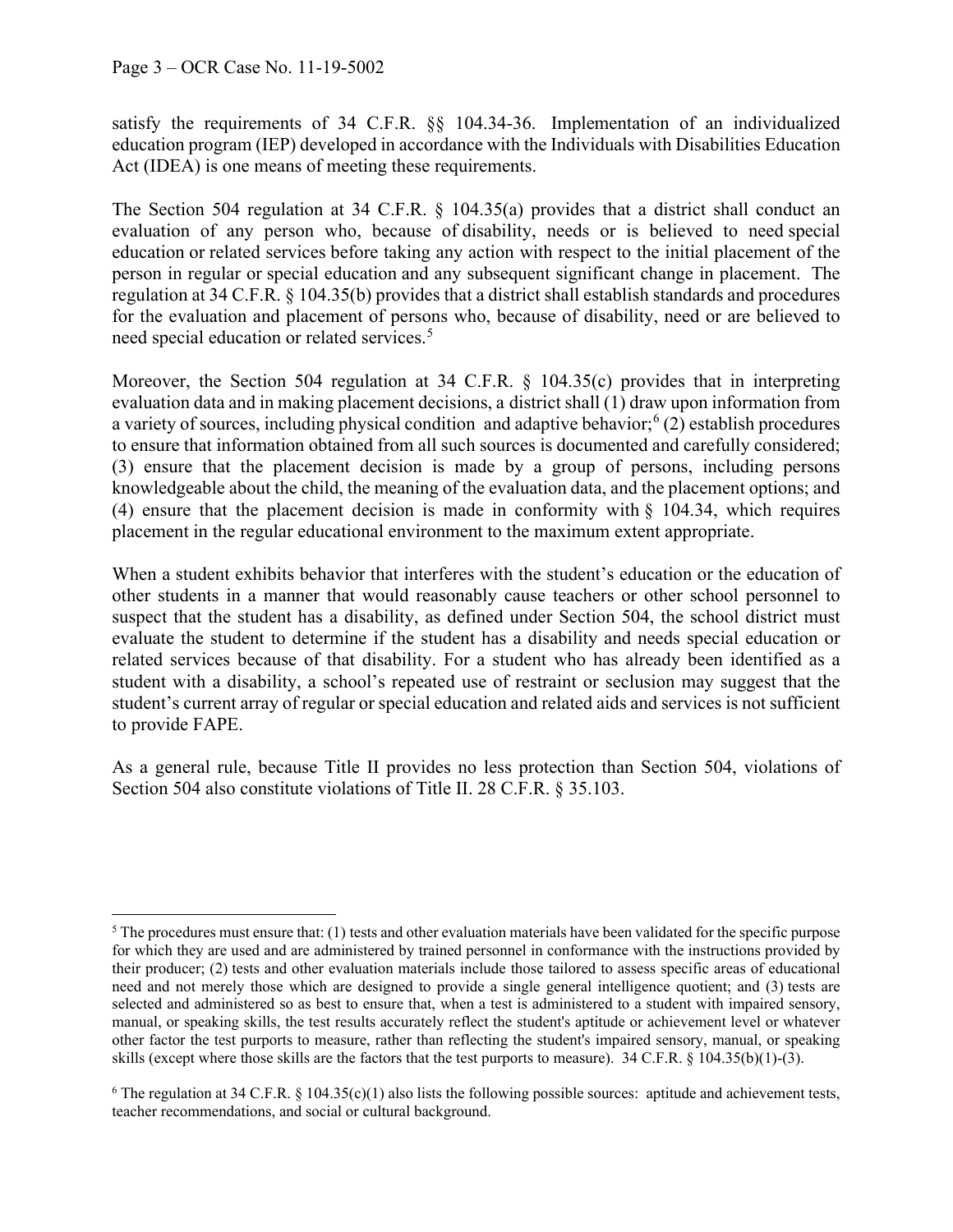## **EVIDENCE OBTAINED TO DATE**

With an approximate enrollment of 45,000 students, the District is the third-largest school district in South Carolina. OCR's 2017 Civil Rights Data Collection (CRDC) indicates that 14.82% of enrolled students in the District are students with disabilities as defined by IDEA and Section 504.<sup>[7](#page-3-0)</sup> According to the District's website, the District comprises 54 schools, including 27 elementary schools, 14 middle/intermediate schools, nine high schools, and four charter schools.<sup>[8](#page-3-1)</sup> The District also operates five special programs: an adult education program, an alternative school for at-risk youth, an environmental education program, a virtual program, and a clinical day program for students with disabilities, which is TLC.

TLC opened in 2010, offering a "comprehensive system of individual and group treatment services provided within a structured educational setting." The [redacted content] told OCR that TLC was created with the goal of providing a least restrictive environment for students with the most significant emotional disabilities who could not receive educational services in a traditional setting and, in particular, students who exhibited self-injurious and externalized behavior. TLC enrolled 42 students with disabilities during the 2017-2018 school year and 31 students with disabilities during the 2018-2019 school year, with the disability categories of autism, emotional disability, developmental delay, other health impairment, and multiple disabilities.

### **A. Overview of the District's Use of Restraint or Seclusion**

The District provided OCR with logs for restraint or seclusion for the full 2017-2018 school year and partial data for the 2018-201[9](#page-3-2) school year.<sup>9</sup> The District reported to OCR zero mechanical restraint incidents for both school years.

For the 2017-2018 school year, the District recorded 675 restraint incidents, involving 76 students with disabilities at 20 different schools. Of the 675 restraint incidents, 592 (87.7%) occurred at TLC, involving 32 students. For the 2017-2018 school year, the District recorded 362 seclusion incidents at 8 schools, involving 44 students. Of the 362 seclusion incidents, 291 (80.3%) occurred at TLC. The District did not report the use of restraint or seclusion for any students without disabilities during this school year. OCR identified underreporting in the restraint or seclusion data reported to the CRDC compared to the restraint or seclusion data provided to OCR for this compliance review. For example, the 2017-2018 CRDC data indicated that 56 students with disabilities were restrained, and 29 students were secluded; however, the data received in this

<span id="page-3-0"></span><sup>7</sup> U.S. Department of Education's Civil Rights Data Collection, *Horry 01 (Survey Year: 2017),*  <https://ocrdata.ed.gov/profile/9/district/31888/summary> (last visited January 20, 2022).

<span id="page-3-1"></span><sup>8</sup> See,<https://www.horrycountyschools.net/domain/3128> (last visited January 6, 2021).

<span id="page-3-2"></span><sup>9</sup> The District only provided partial data for the 2018-2019 school year because OCR issued its data request on March 19, 2019, before the school year concluded.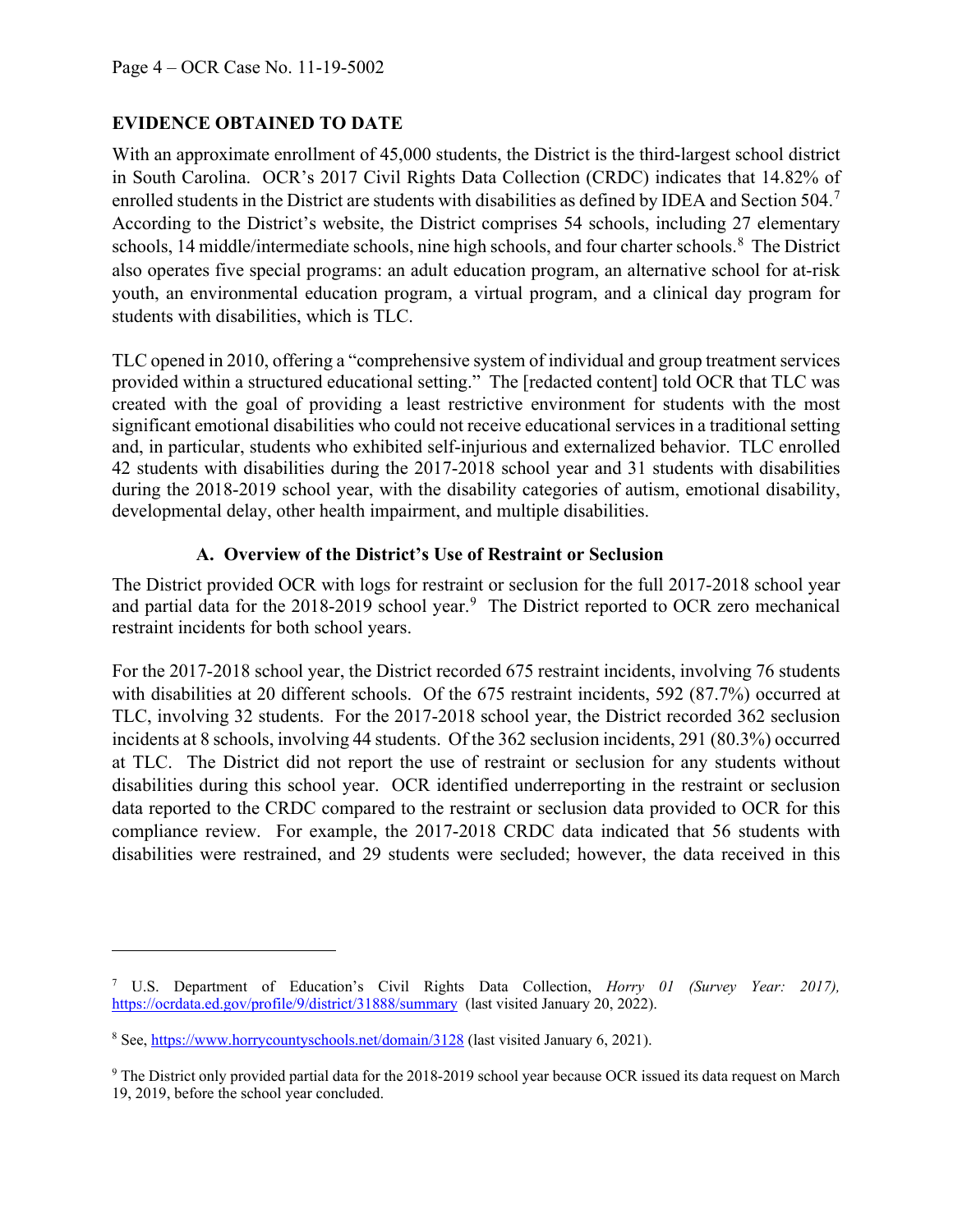compliance review revealed that 76 students with disabilities were restrained and 44 students were secluded.<sup>[10](#page-4-0)</sup>

For the 2018-2019 school year, the District reported 173 restraint incidents, involving 39 students with disabilities in eight different schools. Of the 173 restraint incidents, 145 (83.8%) occurred at TLC. For the 2018-2019 school year, the District reported 94 seclusion incidents at nine schools, involving 31 students. Of the 94 seclusion incidents, 63 (73.4%) occurred at TLC. The District reported two students who were restrained and were not identified as students with disabilities at the time the restraint occurred, but who were subsequently identified as students with disabilities during this school year.

### **B. District's Procedures and Practices**

OCR identified both written procedures and unwritten practices that guide the District's use of restraint or seclusion. The District reported that its Executive Director for Federal Programs (ED for Federal Programs) is responsible for the design of the procedures related to restraint or seclusion, including ensuring that staff is properly trained and certified, if required. The District explained that the ED for Federal Programs also oversees the Department of Special Education (SPED Department), and the SPED Department is responsible for ensuring that staff properly implement the procedures and practices pertaining to the use of restraint or seclusion. The SPED Director manages all staff in the SPED Department, including two District-level Behavior Specialists (Behavior Specialist 1 and Behavior Specialist 2).<sup>[11](#page-4-1)</sup>

### *i. Procedures for the Use of Restraint or Seclusion*

The Procedures for the Use of Physical Restraint, updated July 1, 2016; Guidance Document for the Use of Physical Restraint, updated 2015; Procedures for the Use of Seclusion, updated December 2016; and Guidance Document for the Use of Seclusion, updated 2015 are the District's only written documents relevant to restraint or seclusion.<sup>[12](#page-4-2)</sup> There are no District written procedures or guidance documents for the use of mechanical restraint. Although the written procedures and guidance documents pertaining to the use of restraint or seclusion are applicable to both regular education and special education students, OCR notes that the documents are located

<span id="page-4-0"></span><sup>&</sup>lt;sup>10</sup> The 2017-2018 CRDC data survey is the most recent available.

<span id="page-4-1"></span> $11$  District Behavior Specialists are responsible for staff training in various areas related to restraint or seclusion, including annual crisis training, restraint or seclusion training, and how to conduct a functional behavior assessment and develop a behavior intervention plan. They also oversee the special education self-contained programs and frequently visit schools to observe students, especially if school staff have exhausted school resources to address a student's needs. [redacted content] explained that they help support school staff when developing a crisis plan to address the potential use of restraint or seclusion.

<span id="page-4-2"></span> $12$  The District reported to OCR that around the time these procedures and guidance documents were last updated, the South Carolina Department of Education (SCDE) found that the District violated the IDEA, among other concerns, by failing to ensure that a parent who filed a complaint with the SCDE had an opportunity to actively engage in the decision-making process and to express concerns about the education process regarding the use of "seclusionary time out." In response, the District agreed to, among other remedies, revise its seclusion procedures. While the District was not obligated to revise its restraint procedures, it did so anyway at that time.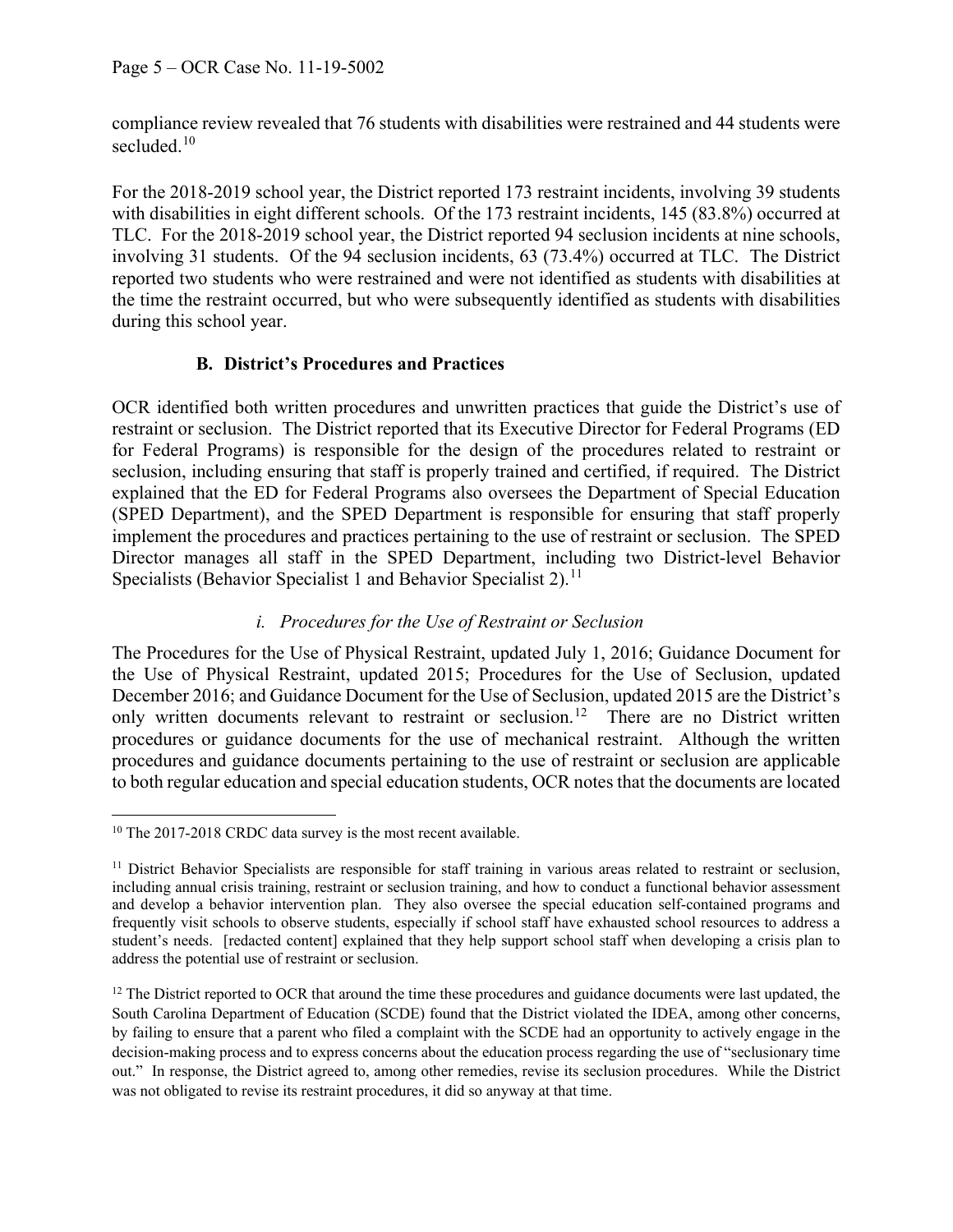within the District's Special Education Procedures for the SPED Department. The Procedures for the Use of Physical Restraint and the Procedures for the Use of Seclusion set forth definitions of restraint or seclusion, prohibited practices, notification and documentation requirements, and a debriefing requirement for the use of restraint or seclusion.

The Procedures for the Use of Physical Restraint define physical restraint as "nonharmful control and restraint techniques to safely control an individual until he can regain control of his behavior," noting that physical restraint is to be "only used as a last resort when a (student) is a danger to self or others."<sup>13</sup> The Procedures for the Use of Seclusion define seclusion as an instance when a student is "involuntarily confined alone in a room or an area where the student is prevented from leaving, regardless of whether a different title is assigned to the area where the student is involuntarily confined (e.g., seclusion room, original classroom, etc.)."

The Procedures for the Use of Physical Restraint and the Procedures for the Use of Seclusion limit the use of restraint or seclusion "to extraordinary circumstances arising from an emergency crisis where the behavior of a student poses a threat of imminent, serious, physical harm to self or others." Both procedures require that an administrator be notified during the use of restraint or seclusion or immediately thereafter, and that the administrator notify the student's parent within 24 hours of the incident both by telephone and in writing. Furthermore, both documents require that all restraint or seclusion incidents be documented on the designated District forms, i.e., a restraint or seclusion log and a debriefing log.

The Procedures for the Use of Physical Restraint and the Procedures for the Use of Seclusion further require that all incidents necessitating the use of restraint or seclusion must be addressed through a process the District refers to as "debriefing." In a debriefing, staff members involved in an incident of restraint or seclusion, as well as staff with behavior expertise, are required to meet within one school day.<sup>[14](#page-5-1)</sup> Neither document specifies who falls into the category of "staff with behavior expertise." During the debriefing, staff are to discuss: the behaviors that preceded the restraint or seclusion; the interventions that were used and why they were unsuccessful; if and how the situation could have been handled in a way to prevent the need for restraint or seclusion; how similar events may be avoided in the future; and whether a new functional behavior assessment (FBA) should be conducted or a student's BIP or IEP should be amended.

The Guidance Document for the Use of Physical Restraint and the Guidance Document for the Use of Seclusion identify 11 elements that a student's IEP team should consider for a student who was subjected to restraint or seclusion.<sup>[15](#page-5-2)</sup> The guidance documents recommend that IEP teams consider, among other factors, the following: the maximum amount of time a student can be

<span id="page-5-0"></span><sup>&</sup>lt;sup>13</sup> OCR's review of the District's restraint or seclusion logs showed that there were a few instances when staff used restraint or seclusion to force compliance due to a student disrupting class, being insubordinate to the teacher or staff, or trying to leave a designated area.

<span id="page-5-1"></span><sup>&</sup>lt;sup>14</sup> OCR notes that this meeting is not considered an IEP meeting, and the student's parent is not present for this meeting.

<span id="page-5-2"></span><sup>&</sup>lt;sup>15</sup> This letter uses the term "IEP team" to refer to the group of persons who made placement and other educational decisions concerning students with, or suspected of having, a disability, regardless of whether the decisions were made pursuant to Section 504 or the IDEA.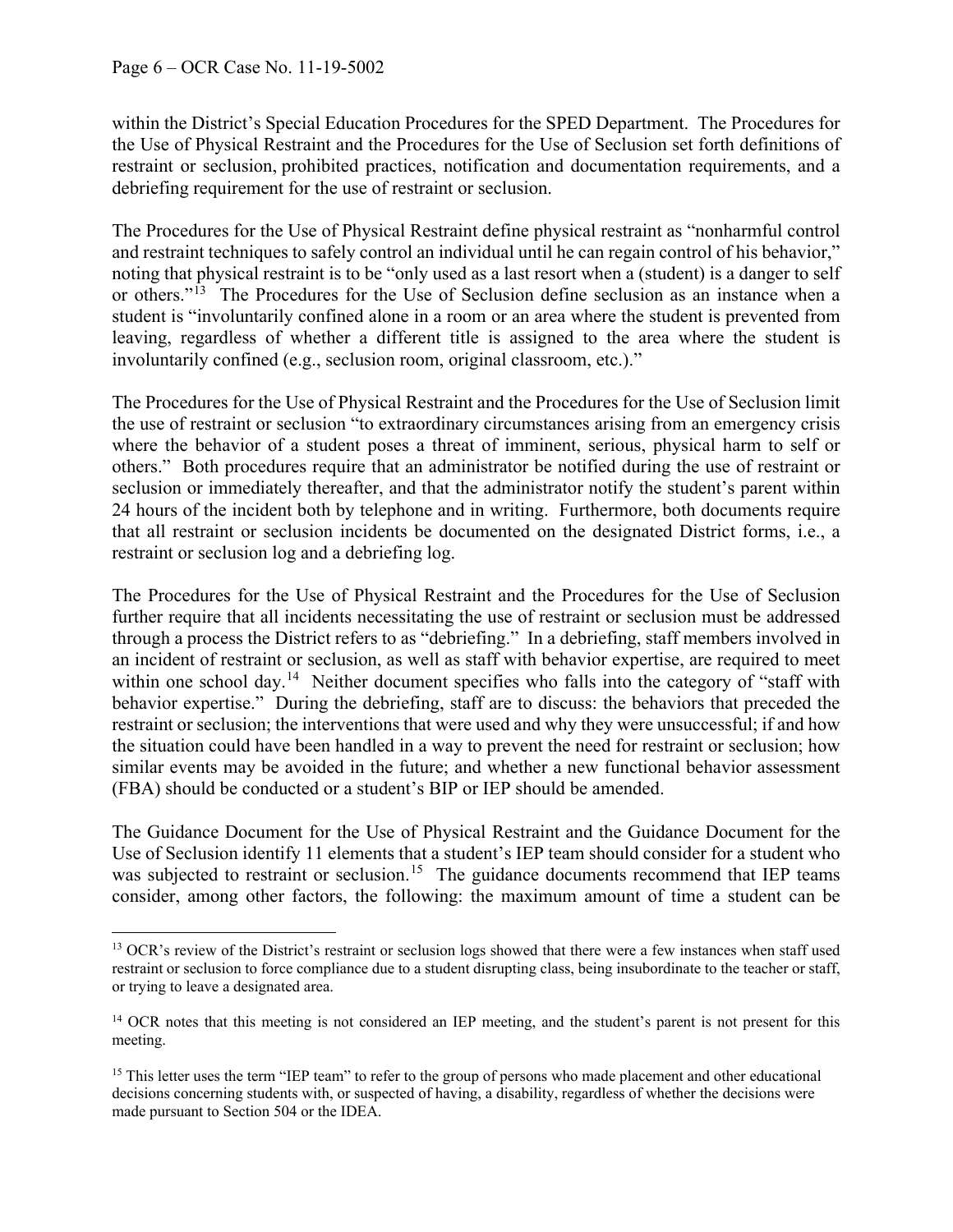restrained or secluded during one incident and during any one day; at what point an administrator should be notified; and what is the expected behavior that indicates the student is calm, permitting staff to discontinue the use of restraint or seclusion. Notably, neither guidance document provides information to school teams pertaining to when a student's IEP team should meet to discuss the use of restraint or seclusion. The Guidance Document for the Use Physical Restraint and the Guidance Document for the Use of Seclusion also outline progress monitoring guidelines, stating that school teams should meet quarterly to review the use of restraint or seclusion in their school.

#### *ii. Implementation of a Restraint or Seclusion*

The District has no written procedures or guidance directly addressing how District staff should implement a restraint or seclusion. [redacted content] told OCR that as a matter of practice, restraints, also characterized as holds and escorts, are utilized on students in a seated or standing position.<sup>[16](#page-6-0)</sup> They involve graduated maneuvers that the District classifies as low, medium, or high-level holds.<sup>[17](#page-6-1)</sup> [redacted content] noted that, optimally, two staff members are present when initiating the restraint on a student. Generally, students are restrained wherever the crisis occurs. In instances where other students are present, staff are directed to remove other classmates if possible. [redacted content] indicated that the maximum allowable time to restrain a student is 15 minutes for each instance, and 60 minutes for the daily aggregate. A student is released from a restraint upon evidence of a "decrease in physical emotional energy." The student is thereafter transitioned back to the classroom.

[redacted content] told OCR that "if [a] student has been restrained for 10 minutes and still is not calming down, still exerting force and putting trauma on their own bodies, then the team might make the decision to move the child to the next location, which is the seclusion room." [redacted content] further explained that oftentimes the District will place students in a seclusion room with the door open and a staff member standing at the door to determine whether the student can remain safe without showing aggression to self or staff. She reported that in situations where students act aggressively towards staff, staff will close the seclusion door and monitor the student from an observation window. Staff will try to reestablish communication every 10-15 minutes to determine whether the student has de-escalated. If the seclusion has continued for more than one hour without successfully de-escalating the student, staff are expected to call the lead Rehabilitative Behavior Health Services Counselor (RBHS Counselor), school administrator, and the student's parents.<sup>[18](#page-6-2)</sup> In addition, staff may recommend transporting the student to a hospital emergency room for evaluation to address the underlying crisis.

<span id="page-6-0"></span><sup>&</sup>lt;sup>16</sup> As noted above, OCR's definition of physical restraint does not include physical escorts.

<span id="page-6-1"></span><sup>&</sup>lt;sup>17</sup> A common physical restraint utilized in the District is the Children's Control Position, which restricts a student's arms. Staff can cross the student's arms over his or her chest from behind. Staff then transports the student to another area, either allowing the student to walk on his or her own accord or initiating a full or light escort depending upon the conduct of the student once physically restrained.

<span id="page-6-2"></span><sup>&</sup>lt;sup>18</sup> According to the District's website, an RBHS Counselor is designed to serve students who have emotional and/or behavior needs. RBHS services include, but are not limited to screening/assessments, behavior modification, and crisis management. RBHS Counselors operate in 30 schools in the District.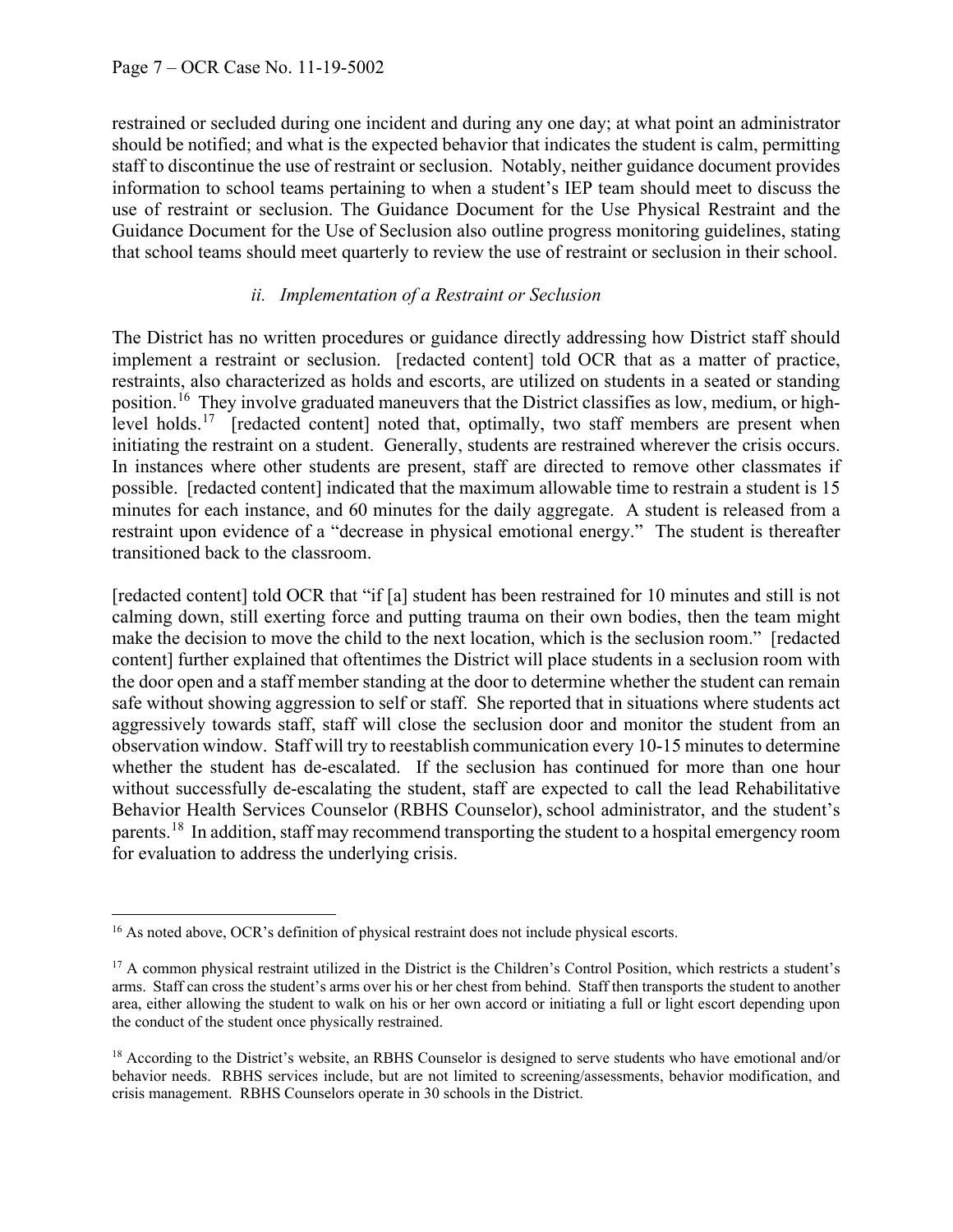### *iii. Recordkeeping*

The District's Procedures for the Use of Physical Restraint and the Procedures for the Use of Seclusion, as mentioned above, mandate that all incidents involving the use of restraint or seclusion be documented on designated District forms. As previously noted, there are two types of forms used by the District – a restraint or seclusion log and a debriefing  $log.^{19}$  These logs are all kept in one centralized online system that is accessible to all staff. The restraint or seclusion log and the debriefing log are separate documents within the centralized online system, and the information in one type of log is not linked to the information in the other type of log. The District explained that staff involved in a restraint or seclusion incident are responsible for inputting the information directly into the restraint or seclusion log and the debriefing log.

The restraint or seclusion log records the following data: the nature of a student's disability (as well as the option to indicate that the student does not have a disability at all); the duration of the physical restraint or seclusion; the dangerous behavior exhibited by the student which necessitated the restraint or seclusion; the location where the restraint or seclusion occurred; the student's behavior while restrained or secluded; the injuries sustained by the student and/or staff; the staff present during the behavior incident and the restraint or seclusion; whether the nurse was notified and the nurse's observations; the administrator responsible for contacting parents; the date and time parents were notified; and the manner in which parents were notified.

The debriefing logs contain data entries that require staff to input information concerning the strategies attempted prior to the restraint or seclusion, as well as a description of the staff's determination of whether the IEP team needs to reconvene to discuss any necessary changes. Specifically, the debriefing logs record the following data: "Do changes need to be made to the FBA?," "Describe recommended changes," "Do changes need to be made to the BIP?," and "Describe recommended changes to the BIP." Based on the outcome of the debriefing, the student's IEP team may be convened to review and, if necessary, revise the student's IEP and/or BIP, and/or recommend further evaluation.

[redacted content] told OCR that staff at TLC also complete and maintain an internal document titled "TLC Reflection Room Form" to record restraint or seclusion incidents and debriefings. The TLC Reflection Room Form captures the same information required by the restraint or seclusion log and the debriefing log for TLC; however, notably, OCR found that the narrative description of a restraint or seclusion incident in the TLC Reflection Room Form typically provided more current or more detailed information about an incident compared to the abbreviated information that was inputted into the restraint or seclusion log or the debriefing log. This is because TLC staff completed the TLC's Reflection Room Forms while a restraint or seclusion incident was occurring or immediately after the restraint or seclusion incident occurred.

# *iv. Monitoring and Oversight*

There are no written procedures or guidance concerning how District staff are to review or monitor the restraint or seclusion logs and the debriefing logs for TLC and non-TLC schools discussed above. As mentioned above, the Guidance Document for the Use of Physical Restraint and the

<span id="page-7-0"></span><sup>&</sup>lt;sup>19</sup> The restraint or seclusion log is a single document that consists of two tabs in an Excel spreadsheet – one tab for restraint, the other for seclusion.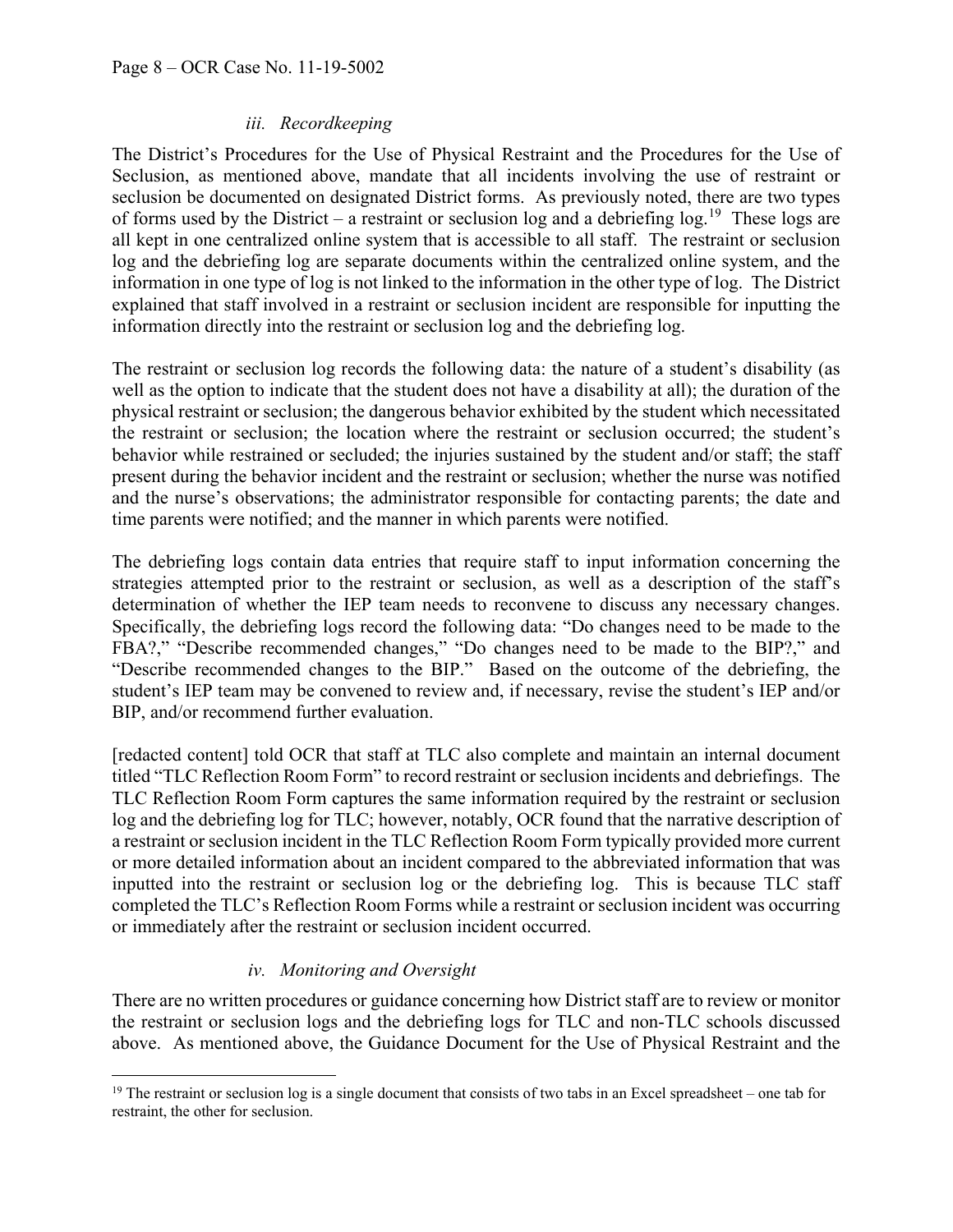Guidance Document for the Use of Seclusion state that school-based teams should review the use of restraint or seclusion on a quarterly basis in their school and, during the quarterly reviews, the school based team should review each incident, whether the BIP was implemented, any disciplinary records, records related to positive classroom management, and any data that may reveal that the use of seclusion or restraint "is having collateral effects such as increases in aggressive or escape behaviors, health-related effects and/or emotional reactions."

District administrators reported that the restraint or seclusion logs and the debriefing logs for TLC and non-TLC schools are monitored at the District level to ensure procedural compliance, and to observe and identify any patterns or trends with respect to the repeated use of restraint or seclusion at a particular school or with a particular student. Notably, [redacted content] told OCR that the [redacted content] have access to the centralized online system that contains the restraint or seclusion logs and the debriefing logs, and that they are both responsible for reviewing the information. However, the [redacted content] shared with OCR that she was unsure who monitored the restraint or seclusion log and the debriefing logs, but she believed it may be the [redacted content]. The [redacted content] told OCR that [redacted content] are responsible for monitoring the restraint or seclusion logs and debriefing logs. [redacted content] noted that the [redacted content] is responsible for generating reports pertaining to the use of restraint or seclusion and identifying compliance concerns, then sharing that information with the [redacted content] for their review. Yet, the [redacted content] informed OCR that she was not responsible for oversight or monitoring of the information available online, i.e., restraint or seclusion logs and debriefing logs. [redacted content] explained that she was only responsible for collecting information annually for reporting purposes. However, the District reported to OCR that no annual reports were created or issued relevant to the use of restraint or seclusion.

### *v. Reevaluations*

There are no written procedures or guidance concerning when the use of restraint or seclusion would trigger a student's reevaluation. Instead, OCR identified different practices across the District.

[redacted content] told OCR that, because the use of restraint or seclusion is included in a student's crisis plan (which is part of a student's BIP), the repeated use of restraint or seclusion is addressed throughout the District through the District's procedures pertaining to BIPs. [redacted content] explained that the District's BIP procedures require that a student's progress towards reaching BIP-related goals be reviewed every 45 days or as otherwise specified within the student's BIP. [redacted content] further explained that because restraint or seclusion are utilized as a "last" resort," the repeated use of these measures suggests that the behavior goals and interventions delineated in a student's BIP are no longer effective. [redacted content] explained that she and/or a student's case manager will convene a meeting every 45 days to conduct a BIP review. If, for example, a goal for a student's BIP is to de-escalate physical aggression, but the student continued to display physical aggression and was restrained on multiple occasions as a result, the data presented may suggest that the student's BIP is not effective and would trigger an IEP meeting and, if necessary, a reevaluation. The [redacted content] stated that in instances of the repeated use of restraint or seclusion and where the antecedent behavior is the same, the District would convene a BIP review because the intervention(s) outlined in a student's BIP are not working. The [redacted content] further stated that the focus of the team is to identify the precipitating factors to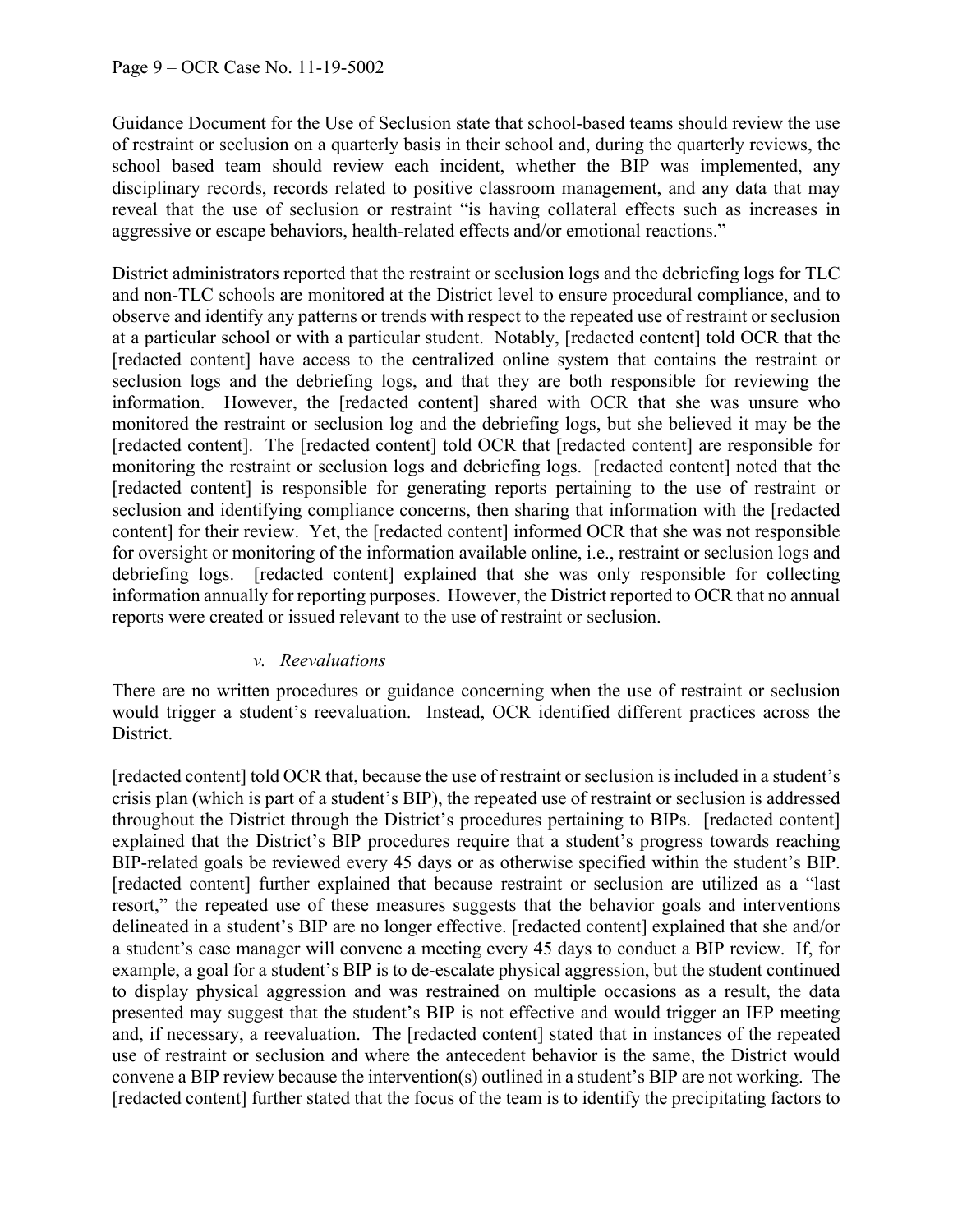assess why de-escalation strategies and interventions did not work and to determine what may be needed to be done differently.

Different schools, however, reported to OCR different practices for when reconvening is required. For example, instead of the BIP reviews described above occurring every 45 days, [redacted content] explained to OCR that staff consider reconvening the IEP team to discuss changes to a student's BIP after three restraint or seclusion incidents, and they communicate concerns regarding the student's behavior to parents to determine whether there is an underlying issue causing the new or escalated behavior. Conversely, [redacted content] told OCR that the District did not have a specific timeline regarding when an IEP team should reconvene to discuss whether any changes to a student's IEP or BIP were necessary.

### *vi. Training*

The Guidance Document for the Use of Physical Restraint notes that staff should be trained, and that staff should be annually certified in the use of nonviolent crisis intervention. There is no similar information related to training noted in the Guidance Document for the Use of Seclusion.

The District provided OCR a copy of its training materials regarding restraint or seclusion. Regarding training on the use of restraint, the District indicated that 10 staff members were trained by a third-party organization and received certification to train other staff on nonviolent crisis intervention. The District explained that the staff who received certification to train staff are then required to receive annual recertification training to continue training staff. According to [redacted content], staff who have received their certification or recertification training then provide the nonviolent crisis intervention training on an annual basis to special education staff, including all TLC staff, RBHS Counselors, and some administrators and general education teachers who are certified to initiate restraints. The training is provided to staff in separate groups (i.e., new staff, paraprofessionals, security officers, and experienced staff). The District indicated that all certified and non-certified instructional staff, not just the groups mentioned above, are required to annually view a PowerPoint presentation regarding the use of seclusion. The District explained that staff view the PowerPoint presentation alone, are required to take a quiz at the end of the presentation and must submit to [redacted content] a signed assurance form that the training was completed.

# **C. Seclusion Rooms**

The District informed OCR that seclusions generally take place in specially designed rooms, which we will refer to as seclusion rooms. OCR toured several seclusion rooms located at Forestbrook Elementary, St. James Intermediate, Whittemore Park Middle, and TLC. Generally, OCR observed when visiting these schools that the seclusion rooms varied in size but were small spaces without furniture. Many of the seclusion rooms observed at non-TLC locations were located within or next to special education classrooms. Each seclusion room had a window and an adjacent door with an observation panel. Although the District stated that the doors are not locked, each door had a pressurized lever that a staff member could depress to lock the door.

At TLC, staff identified several spaces for seclusion. They identified one large open space equipped with a punching bag and no furniture as the "Reflection Room." The Reflection Room had built within it two seclusion rooms, which were small, had no furniture, and had doors, each with an observation panel. The doors had a pressurized lever that a staff member could depress to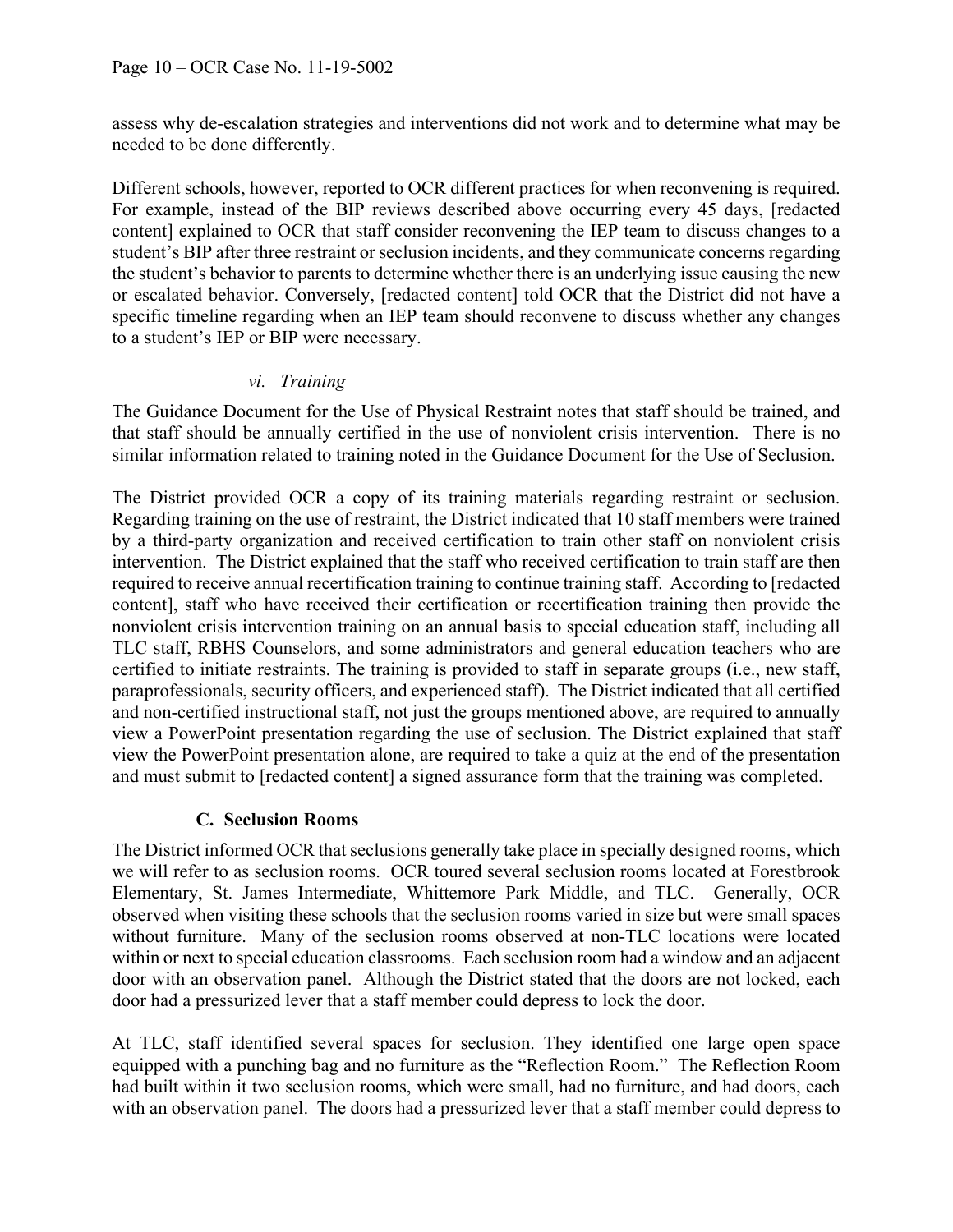lock the door. TLC staff also identified a room outside of the Reflection Room as the Alternative Learning Environment (ALE) room. TLC staff explained that the Reflection Room and the ALE room are used not to seclude students but to provide spaces for students exhibiting agitated and escalating behavior.

## **D. OCR's Review of the District Data**

OCR reviewed the District's restraint or seclusion logs, debriefing logs, TLC Reflection Room forms, and a targeted sample of 35 student files, representing students with disabilities who were enrolled at 10 different schools and experienced 375 (out of 675) restraint incidents and 199 (out of 362) seclusion incidents during the 2017-2018 school year, and 102 (out of 173) restraint incidents and 54 (out of 94) seclusion incidents during the 2018-2019 school year. OCR selected student files across the District for students who had the most and least restraint or seclusion incidents.

As noted above, the District did not identify any students without disabilities who were restrained or secluded during the 2017-2018 school year. It did identify two students during the 2018-2019 school year who were not identified at the time of a restraint, but who were subsequently identified as students with disabilities.

### *i. Student File Review*

OCR identified [redacted content] and all with an IEP, who were each restrained or secluded more than 50 times during the 2017-2018 school year. For example, during the 2017-2018 school year, staff restrained or secluded one student 131 times, totaling 12 hours and 43 minutes, another student 143 times, totaling 27 hours and 38 minutes, and another student 86 times, totaling 10 hours and 18 minutes. OCR's review of each student's file indicated that the IEP team did not record any discussion about the frequent use of restraint or seclusion. There was also no indication that these students were reevaluated at any time during the 2017-2018 school year.

OCR identified [redacted content] and all with an IEP, who were restrained or secluded more than 16 times during the 2018-2019 school year. For example, during the 2018-2019 school year, staff restrained or secluded one student 49 times, totaling about seven and a half hours. OCR's review indicated that the IEP team did not record any discussion about the frequent use of restraint or seclusion. There was no indication that these students were reevaluated at any time during the 2018-2019 school year.

OCR also reviewed files from [redacted content] and identified students who apparently were not reevaluated despite exhibiting new and/or escalating behaviors that resulted in the use of restraint or seclusion. For example, at [redacted content], staff restrained a student twice and secluded the same student 12 times from January to May 2018, but there is no record that staff considered or conducted a reevaluation of the student during this time period.

Moreover, the files for [redacted content] showed that, between the 2017-2018 and 2018-2019 school years, students' BIPs changed from having individualized crisis plans to crisis plans with uniform, standardized language. That is, the language for the crisis plans (which is included in students' BIPs) for students who attended schools with a seclusion room was identical across the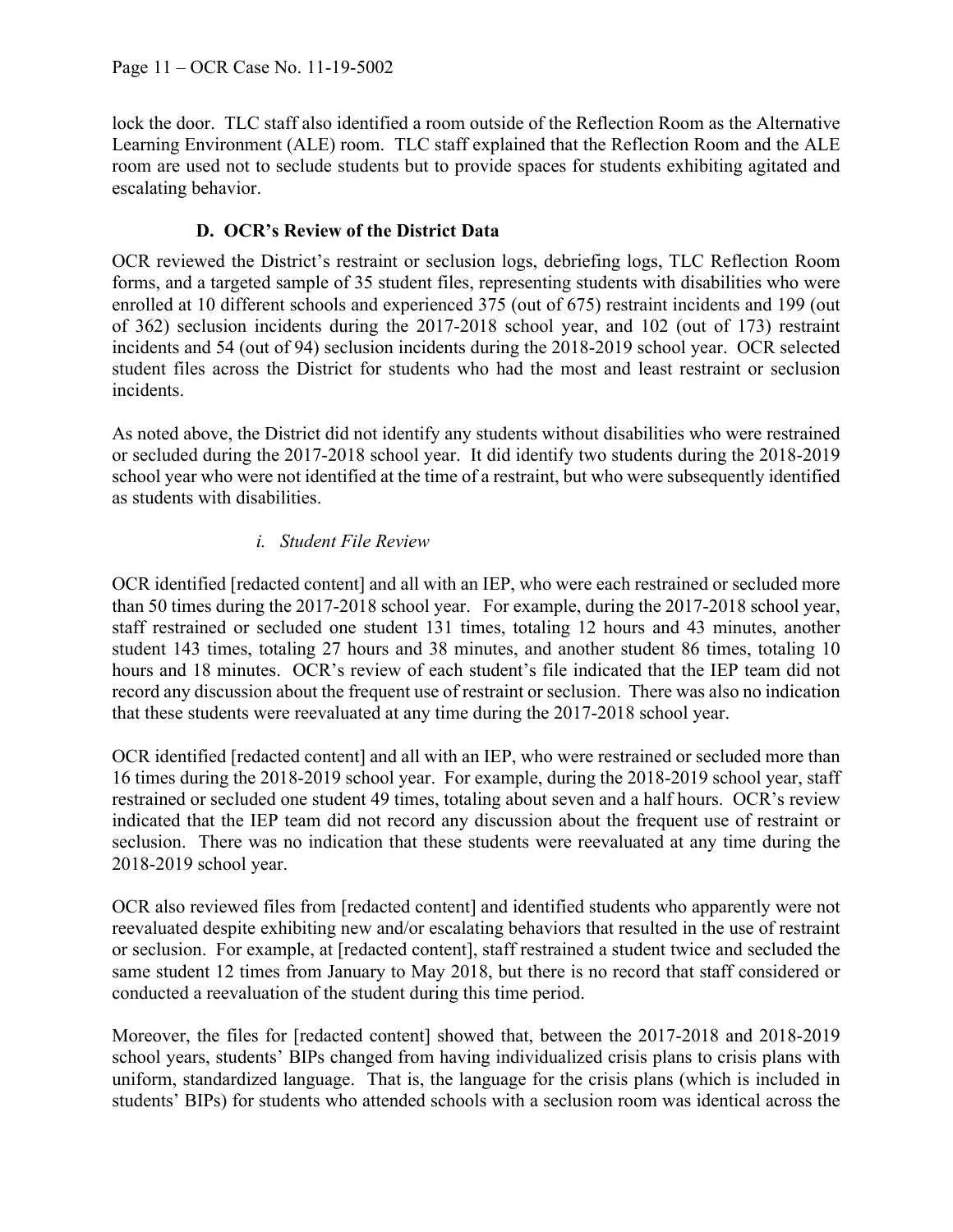District; similarly, the language for the crisis plans for students who attended schools without a seclusion room was also identical across the District. Specifically, for schools with seclusion rooms, the language required that interventions be used when the behavior presents an imminent threat to self or others and advises staff that, if seclusion is required, that time "in the Seclusion Room should not exceed 1-hour maximum for the day and no more than 15-minute per cycle/visitations." For schools without seclusion rooms, the language only focused on the use of physical restraint, noting, in part, that "[i]f behaviors continue to escalate and [the student] is not responding to de-escalation strategies, the use of physical management will be utilized to secure his and other's safety."

OCR's review of the students' special education files between the 2017-2018 and 2018-2019 school years did not identify any information that shows staff documented or discussed the total duration of missed instruction due to the use of restraint or seclusion. OCR's review of the District's 2017-2018 and 2018-2019 restraint or seclusion logs, discussed in more detail below, identified the amount of time a specific restraint or seclusion incident lasted but the logs failed to document the total duration of missed instruction. OCR determined that the District's documentation failed to note the elapsed time for the events preceding or after an incident of restraint or seclusion, in which a student would be subject to missed instructional time. Focusing only on the duration of a time in which a student was actively restrained or secluded, however, OCR found instances involving the repeated use of restraint or seclusion that, in the aggregate, suggested a significant loss of instructional time. For example, during the 2017-2018 school year, the District restrained and secluded one student for a total of 27 hours and 8 minutes, and another student for a total of 9 hours and 24 minutes; and during the 2018-2019 school year, the District restrained and secluded one student for a total of 7 hours and 29 minutes.

Additionally, OCR's parent survey inquired whether students missed instructional time due to incidents of restraint or seclusion and, if so, whether the missed instructional time was made up. In response, all the parents who indicated their child was restrained or secluded responded that their child missed instructional time, and only about half of those responses indicated that the missed instructional time was made up. The [redacted content] told OCR that missed work may be brought to the student so they can have one-on-one instruction, or a paraprofessional may help the student once the student returns to class. A [redacted content] stated that missed instructional time is always made up because "makeup work times [are] built into [the TLC] schedule." A [redacted content] explained that students were given the option to complete missed work during lunch or to stay after school. At [redacted content] noted that students, when brought back to the classroom, are expected to "get back on track," but that staff are available to help. She noted that staff partners with parents and may send missed work home, if appropriate.

Although District staff told OCR that students are able to make-up missed instructional time due to an incident of restraint or seclusion, OCR did not find any corroborating documentary evidence with respect to how and when a student receives compensatory services for missed instruction.<sup>[20](#page-11-0)</sup>

<span id="page-11-0"></span><sup>&</sup>lt;sup>20</sup> During interviews, the [redacted content] indicated that the District had not identified any students who needed compensatory education as a result missed instruction or services due to the use of restraint or seclusion.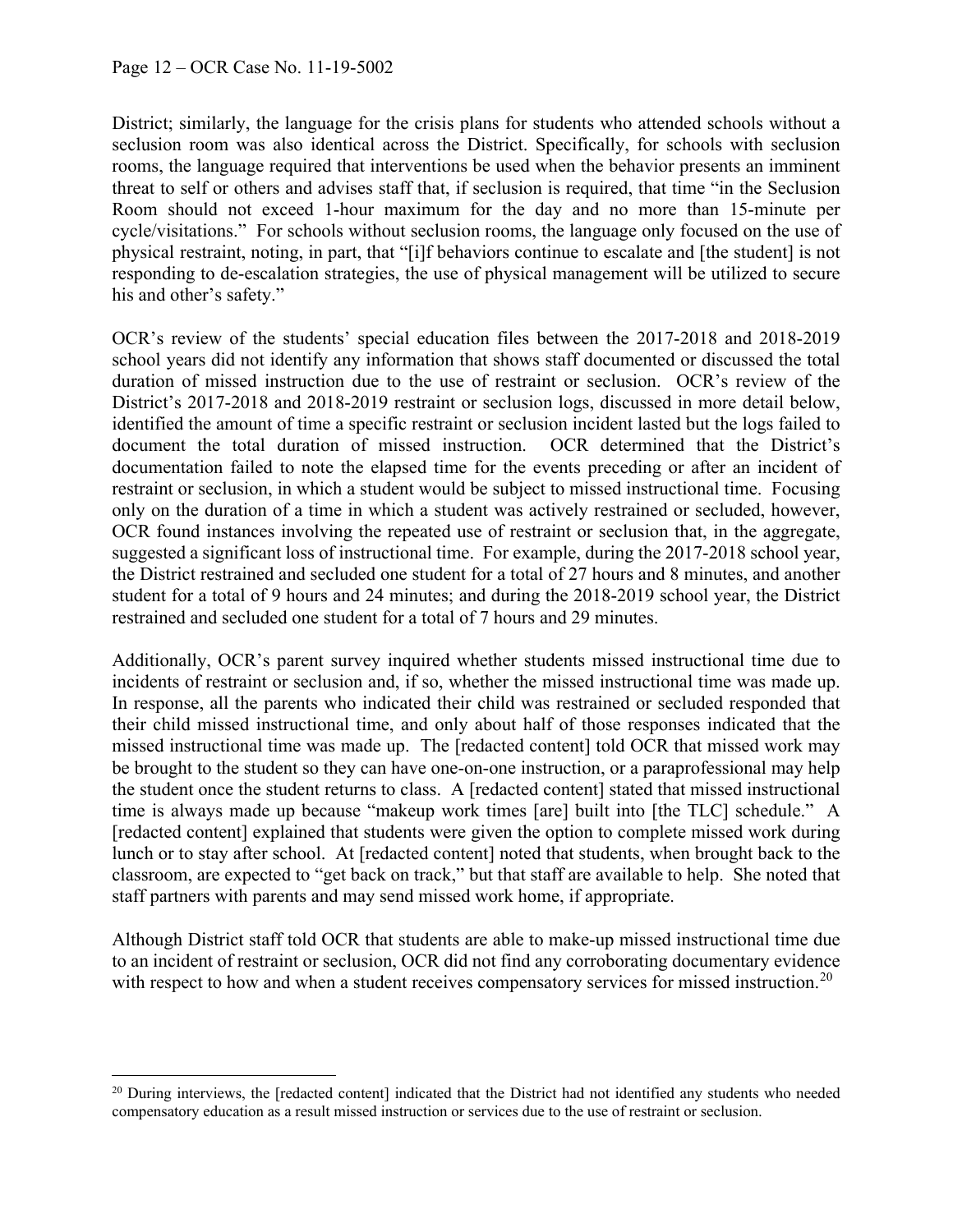### *ii. Restraint or Seclusion Logs*

OCR reviewed the District's restraint or seclusion logs for the 2017-2018 and 2018-2019 school years to determine whether staff were recording the information that a student's IEP team would need to determine when a student might require reevaluation. Specifically, OCR reviewed the District's data to determine whether incidents of restraint or seclusion were sufficiently documented as individual incidents and debriefed. OCR reviewed the description in the restraint or seclusion logs for the 2017-2018 and 2018-2019 school years and identified multiple restraint or seclusion incidents that were not accurately reported. OCR found restraint or seclusion incidents where staff, in their narrative description of the incident, explained that a student was restrained or secluded multiple times while identifying it as a single restraint or seclusion incident because the incidents occurred during one behavior episode. For example, during the 2017-2018 school year, the District reported to OCR that a student was restrained once in September 2017; however, OCR's review of the incident revealed that the student was restrained a total of five times during the one incident.

OCR also observed that numerous restraint or seclusion incidents were listed in either the restraint or seclusion log or the debriefing log, but not in both locations. Notably, there were 480 restraint or seclusion incidents that were debriefed but not recorded in the restraint or seclusion log, and 39 restraint or seclusion incidents were identified in the restraint or seclusion log that did not appear in one of the debriefing logs.

During the site visit at [redacted content], OCR observed that staff placed students in [redacted content] Reflection Room and ALE room when their behaviors escalated after being restrained or during a restraint, and that students were not allowed to leave the room. In such circumstances, the District may not have counted the student's placement in the Reflection Room or ALE room as a seclusion. For example, one incident noted that the student involved was not secluded; however, the description stated that the student was "escorted inside the building and placed in ALE room until he was able to de-escalate and process with staff" after he eloped from the school building. The District counted the "escort" as a restraint but did not identify the placement in the ALE room (which OCR had previously observed typically included restrictions on leaving) as a seclusion.

Additionally, OCR's file review discovered multiple incidents that showed staff restraining or secluding students with disabilities as punishment to force compliance in response to certain behavior, such as refusing to stay in a designated area, walking out of class, not following instructions, and disrupting class. For example, one student was restrained for "disrupting class by instigating his peers and refusing to stay in [the] designated area;" another student was restrained for walking out of class, standing in the hallway, and refusing to return to class; and a third student was secluded for refusing to sit down while in the Reflection Room.

# *iii. Parent Notifications*

The District submitted a copy of the written notifications provided to parents for restraint or seclusion incidents that occurred during the 2017-2018 and 2018-2019 school years. OCR's review of the District's restraint or seclusion logs for the 2017-2018 and 2018-2019 school years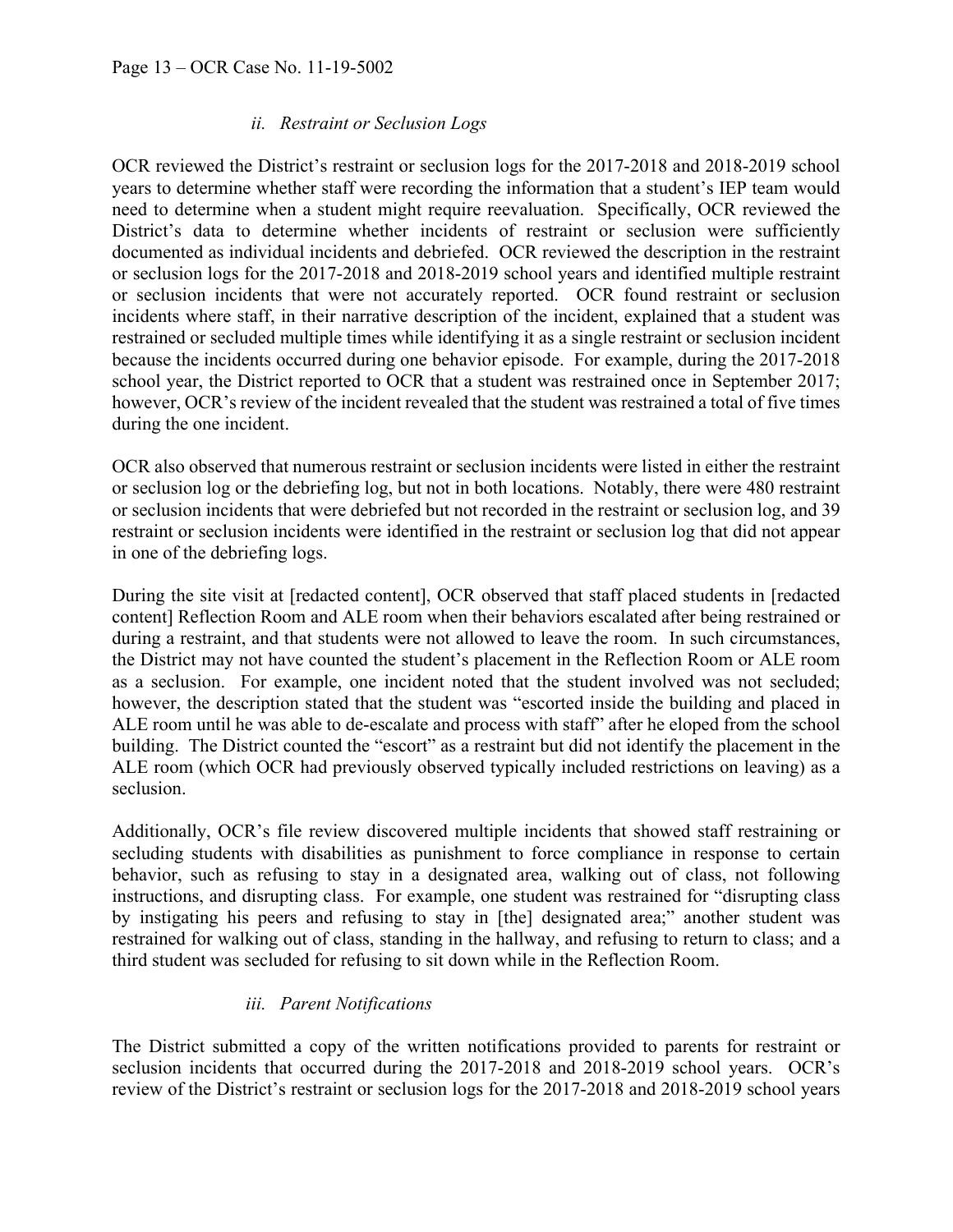indicates that, during the 2017-2018 school year, staff did not notify a parent in writing in 112 instances, and, during the 2018-2019 school year, staff did not notify a parent in writing in 46 instances. OCR has not determined if oral parent notification occurred in those cases where there was no written notification. OCR's review of the written parent notifications indicated that the District provided minimal information to parents about a restraint or seclusion incident, and only mentioned that the restraint or seclusion was used due to a student exhibiting certain behaviors. Notably, in many instances, the parent notification letters showed that staff did not provide parents any details regarding the student's antecedent behavior, the time the restraint or seclusion started and ended, and recommendations for next steps.

OCR's parent survey resulted in 307 responses. Regarding notification, some parents responded that they were notified of each incident of restraint or seclusion, while others noted that they were never notified of the incidents and only became aware of the incidents through their child. Other parents stated that they were notified of some incidents but not all of them. Notably, one parent noted that she was not notified until she complained about the lack of notification, and another parent noted that she was not notified of each incident but that the use of restraint or seclusion was discussed during IEP meetings.

# *iv. Debriefing Logs*

OCR reviewed 843 debriefing entries from the 2017-2018 and 2018-2019 school years. In reviewing the 778 debriefing entries related to restraint or seclusion incidents that occurred at TLC, OCR found that staff uniformly noted that they tried to use "verbal prompts," "de-escalation strategies," and "positive reinforcement" to address a student's behavior before the use of restraint or seclusion. TLC staff did not provide case-specific information beyond this standard response. TLC staff consistently indicated that nothing could have been done differently and generally noted that "staff followed student's BIP." In contrast, for the non-TLC schools, the debriefing log for the 2017-2018 and 2018-2019 school years recorded 65 debriefing entries and showed that staff provided a detailed description of what interventions were used with students prior to the use of restraint or seclusion and identified other strategies that could have been considered to handle the situation differently, such as, "student could have been sent home earlier," "behavior could have been addressed earlier," and "administration could have been contacted sooner."

OCR's review of the debriefing log for the 2017-2018 and 2018-2019 school years also indicated that staff rarely recommended that the IEP team reconvene, even after multiple physical restraint or seclusion incidents. For the 2017-2018 school year, according to TLC's debriefing log, out of the 633 debriefings that occurred, staff did not indicate that any incidents warranted conducting an FBA and indicated that only one incident warranted changing a BIP. According to the debriefing log for the non-TLC schools, out of the 36 debriefed incidents, staff indicated that five incidents warranted conducting an FBA and nine incidents warranted modifying a BIP. For the 2018-2019 school year, according to TLC's debriefing log, out of the 145 debriefings that occurred, staff indicated that two incidents warranted conducting an FBA and two incidents warranted modifying a BIP. According to the debriefing log for other schools examined, out of the 29 debriefed incidents, staff indicated 10 incidents warranted conducting an FBA and 17 incidents warranted modifying a BIP.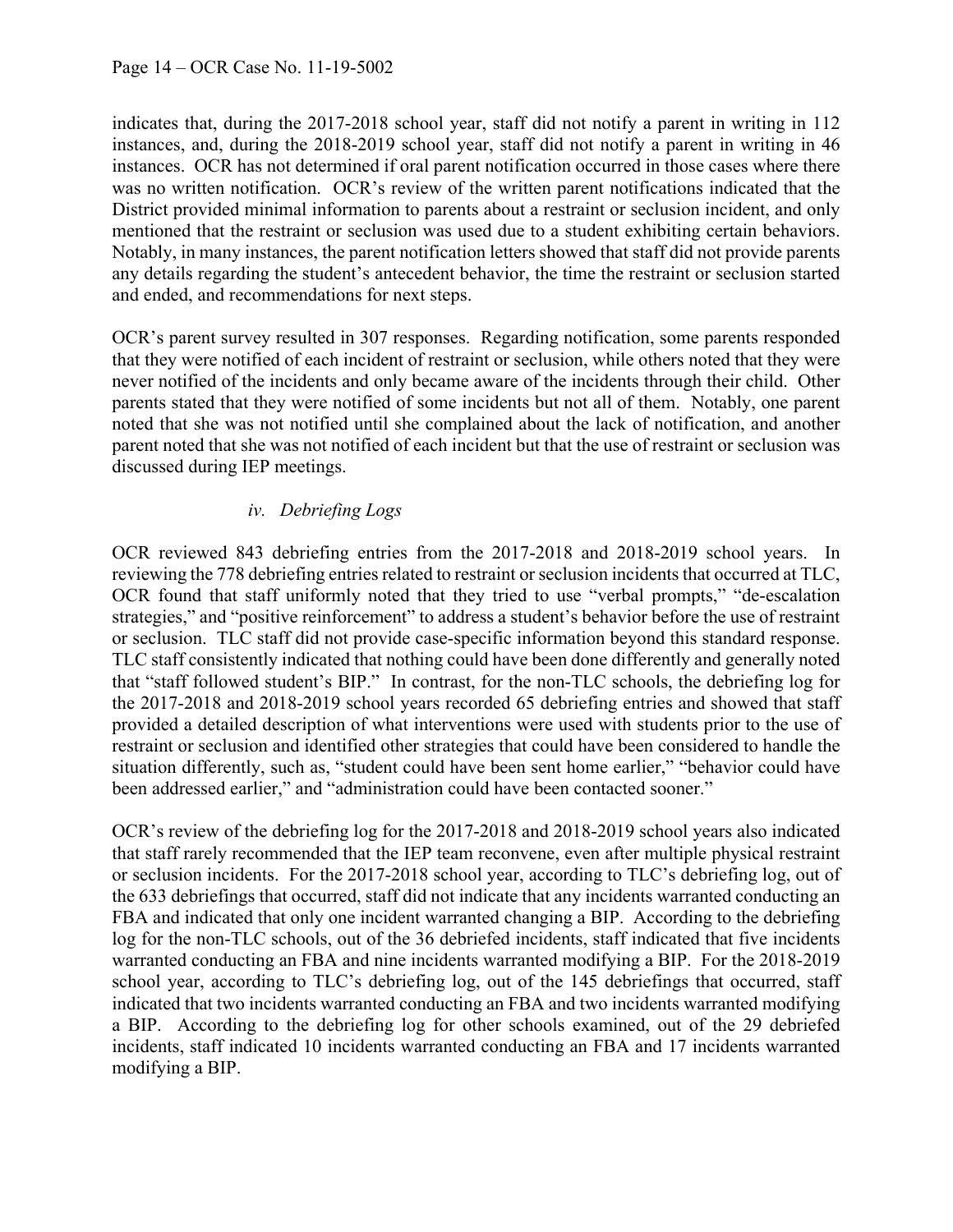## **ANALYSIS**

OCR is concerned about the staff's use of restraint or seclusion to address non-compliant student behavior. Despite the District's own Procedures and Guidance Documents for the Use of Physical Restraint and the Use of Seclusion, the District's restraint or seclusion logs for the 2017-2018 and 2018-2019 school years revealed that staff did not limit use of restraint or seclusion to emergency situations where necessary to protect a student or other person from imminent, serious physical harm. Specifically, OCR's review identified multiple incidents where staff restrained or secluded a student for behavior such as disrupting class, walking out of class, or refusing to follow directions. This suggests that staff may have unlawfully treated students with disabilities differently than students without disabilities, may have failed to implement IEPs that contained a BIP to address noncompliant behavior, and may have unnecessarily caused students with disabilities to miss instructional time.

OCR is further concerned that the District may be denying a FAPE to students with disabilities by failing to conduct necessary reevaluations when these students are repeatedly restrained or secluded. The evidence reviewed shows that IEP teams do not consistently review whether the current array of regular or special education and related aids and services was sufficient to provide FAPE, or whether and to what extent additional or different interventions or supports and services might be needed as students' behaviors resulting in restraint or seclusion increased in frequency, changed, or intensified. OCR found several examples in which students were repeatedly restrained or secluded but were not reevaluated. Notably, at [redacted content], OCR identified eight students who were restrained or secluded at least 50 times during the 2017-2018 school year without the IEP team conducting a reevaluation. Particularly, OCR's review identified two students during the 2017-2018 school year who were restrained or secluded over 130 times each and a third student during the 2017-2018 and 2018-2019 school years who was restrained or secluded 143 times without reevaluations being conducted. Out of 778 debriefing entries, OCR identified only five incidents where the District recommended that an FBA be conducted and three incidents where the District recommended that the BIP be modified.

OCR is also concerned that the District's procedures and guidance documents for restraint or seclusion are part of the District's Special Education Procedures. So locating the procedures and guidance documents suggests that they apply only for students with disabilities served in special education as distinct from clearly applying whenever restraint or seclusion could be warranted, including for non-disabled students or for students not yet identified as having disabilities. In addition, so locating the procedures and guidance documents renders them less likely to be referenced by general education staff.

OCR is concerned that TLC staff's documentation practices may have delayed or impeded IEP teams from reconvening to carefully consider and meaningfully discuss the implementation and efficacy of the BIPs and/or whether the current array of special education and related aids and serves was sufficient to provide FAPE. Although District staff told OCR that debriefing teams review individual incidents of restraint or seclusion and make individualized recommendations regarding changes to a student's educational program, OCR observed the use of generally identical standardized and overbroad language to document restraint or seclusion incidents in the debriefing log entries. The lack of specificity in TLC's debriefing logs for the 2017-2018 and 2018-2019 school year suggests that staff may not have been reviewing and discussing each incident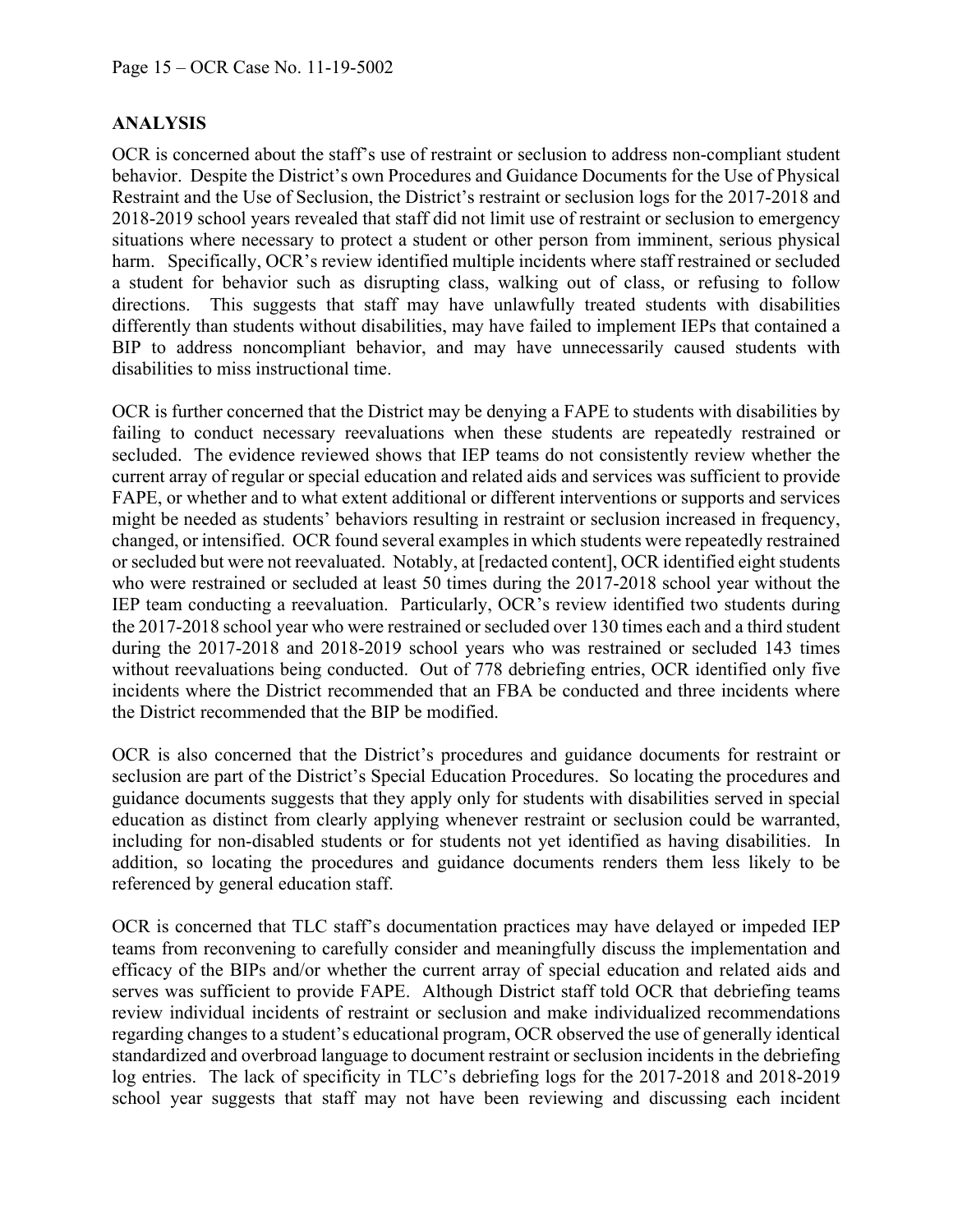individually to determine if the interventions required by a student's BIP were used, and whether the BIP was implemented properly.

Similarly, OCR is concerned that staff may have failed to develop individualized BIPs when the District incorporated standardized, boilerplate crisis plans into students' BIPs. OCR identified two sets of boilerplate language, one for schools with seclusion rooms and one for schools without seclusion rooms, that the District utilized as of the 2018-2019 school year. There was no explanation in individual student files for the changes for any specific student, and no information in the District's data response to indicate whether staff, before adopting the District's boilerplate language, considered how and whether the needs of each individual student could be addressed by the boilerplate language.

OCR is concerned that the District's reporting practices may have resulted in a denial of FAPE by denying the IEP teams necessary information to determine the appropriate educational program or placement for a student. OCR's review of the data showed that staff frequently reported one restraint or seclusion incident even if there were multiple separate incidents during one behavior episode. OCR's review also identified incidents where, based on the District's description of the incident, a student was placed involuntarily in a room and may have not been permitted to leave, but staff did not identify the incident as a seclusion incident. Here, without all the information related to each restraint or seclusion incident, IEP teams would be unable to carefully consider and discuss the antecedent behaviors that resulted in the use of restraint or seclusion, and, in the aggregate, its impact on the student. Further, IEP teams would be unable to determine whether a student's current array of interventions was appropriate, whether a student needed additional and/or different interventions, whether the student's placement was appropriate, or whether a reevaluation was necessary.

Along the same lines, OCR is concerned that the District may not be sharing with parents sufficient information for them to participate meaningfully as IEP team members. The evidence to date shows that written notification letters to parents were inconsistent across schools, nonexistent at some schools, and provided minimal information. Moreover, in the parent survey, parents relayed concerns to OCR that they were unaware of specific incidents in which the District restrained or secluded their student.

OCR is concerned that some District documentation includes staff suggesting that restraint or seclusion could have been avoided if students had been sent home earlier. This suggestion raises a concern that District staff may not know that this alternative approach could raise separate discrimination concerns: shortening a student's school day without determining that doing so is necessary to support the student's educational needs as part of an individualized assessment from the team of persons knowledgeable about the student would violate Section 504.

OCR is concerned that the District's evidence reviewed to date does not show whether, how, and when staff provided instructional time and educational services missed due to the use of restraint or seclusion. Although staff asserted during interviews that missed instructional time was made up, OCR did not find any documentation to corroborate this witness testimony. This was true even for students who, in the aggregate, were restrained or secluded for hours and thus likely missed a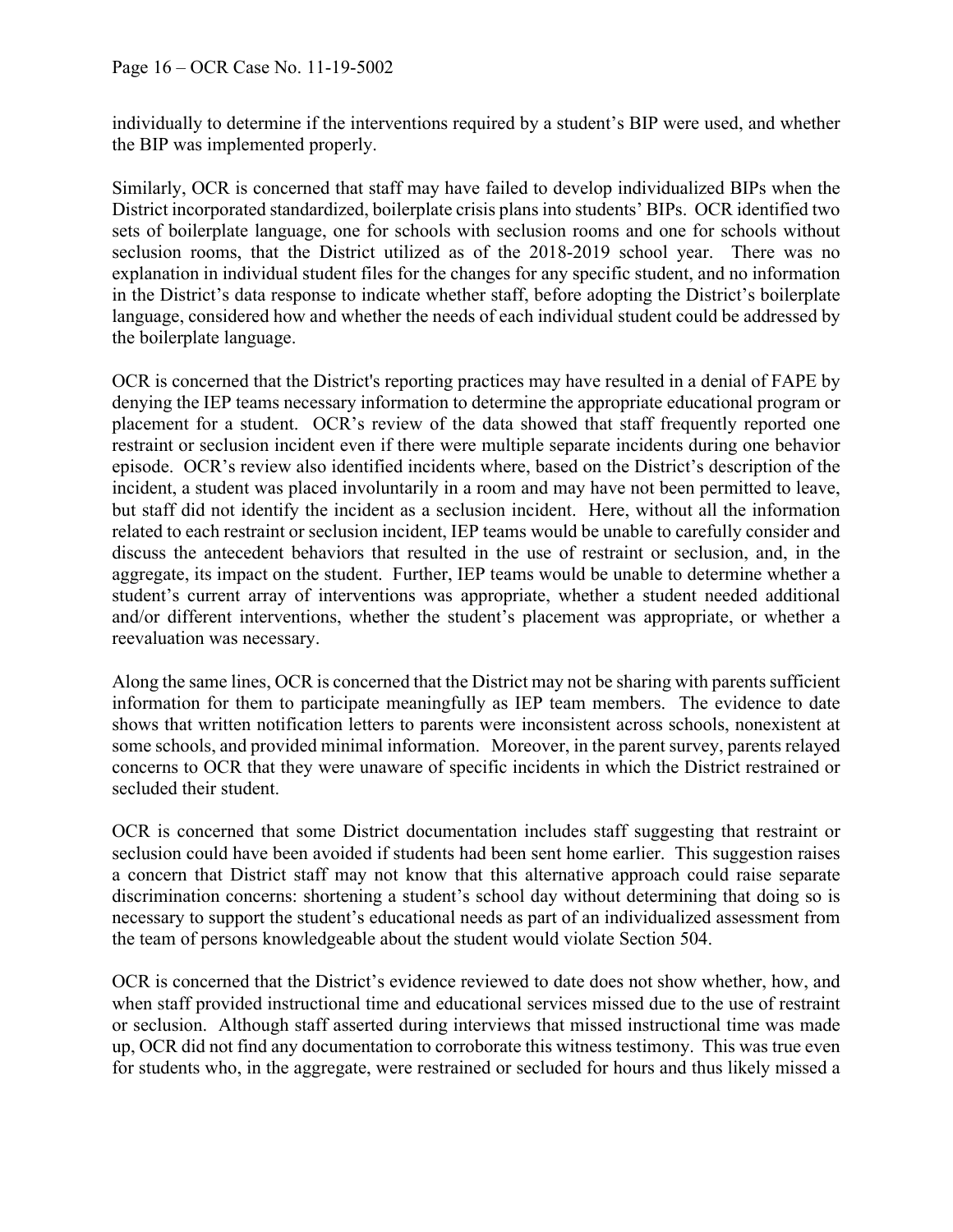significant portion of educational time or services prescribed in a student's IEP, the denial of which would affect the student's receipt of a FAPE.

OCR is concerned that testimony provided during interviews demonstrate that District staff do not have a shared understanding of who is responsible for monitoring the District's restraint or seclusion logs and the District's debriefing logs for TLC and non-TLC schools to ensure procedural compliance and to observe and identify any patterns or trends that could shed light on whether the District is appropriately providing a FAPE. When OCR asked District staff who was responsible for reviewing the information in the logs, District staff identified various individuals, but each individual identified ultimately denied that this was their responsibility, reflecting no District individual taking responsibility for such monitoring and suggesting that the monitoring in fact has not occurred.

OCR is also concerned that the data the District reported to OCR for the CRDC is inaccurate. This inaccurate reporting raises concerns about the effectiveness of the District's recordkeeping practices, in addition to undermining the effectiveness of the CRDC.

# **RESOLUTION**

In light of the above concerns, OCR determined that resolving this compliance review pursuant to Section 302 would be appropriate. The District signed a resolution agreement (Agreement). The Agreement requires the District to:

- (1) revise the Procedures and Guidance Documents for the Use of Physical Restraint and Use of Seclusion;
- (2) create a document identifying the roles and responsibilities for each individual who is involved in oversight and monitoring of the District's use of restraint and use of seclusion in the District;
- (3) modify its recordkeeping system;
- (4) train staff on the District's Procedures and new recordkeeping system;
- (5) review files of students who are currently enrolled and were restrained or secluded between the 2017-2018 school year and the date of signing this Agreement, as appropriate, to (a) determine whether any student requires compensatory education for educational services missed due to incident(s) of restraint or seclusion and, if appropriate, (b) ensure their crisis plans use language appropriate to convey and meet each individual student's needs;
- (6) implement a monitoring program to assess the District's use of restraint or seclusion on a quarterly basis; and
- (7) create a plan for OCR's review and approval to ensure accurate reporting for the CRDC.

Please review the enclosed Agreement for further details. OCR will monitor the District's implementation of the Agreement until the District has fulfilled the terms of the Agreement.

# **CONCLUSION**

This concludes OCR's investigation of the compliance review. This letter should not be interpreted to address the District's compliance with any other regulatory provision or to address any issues other than those addressed in this letter. This letter is not a formal statement of OCR